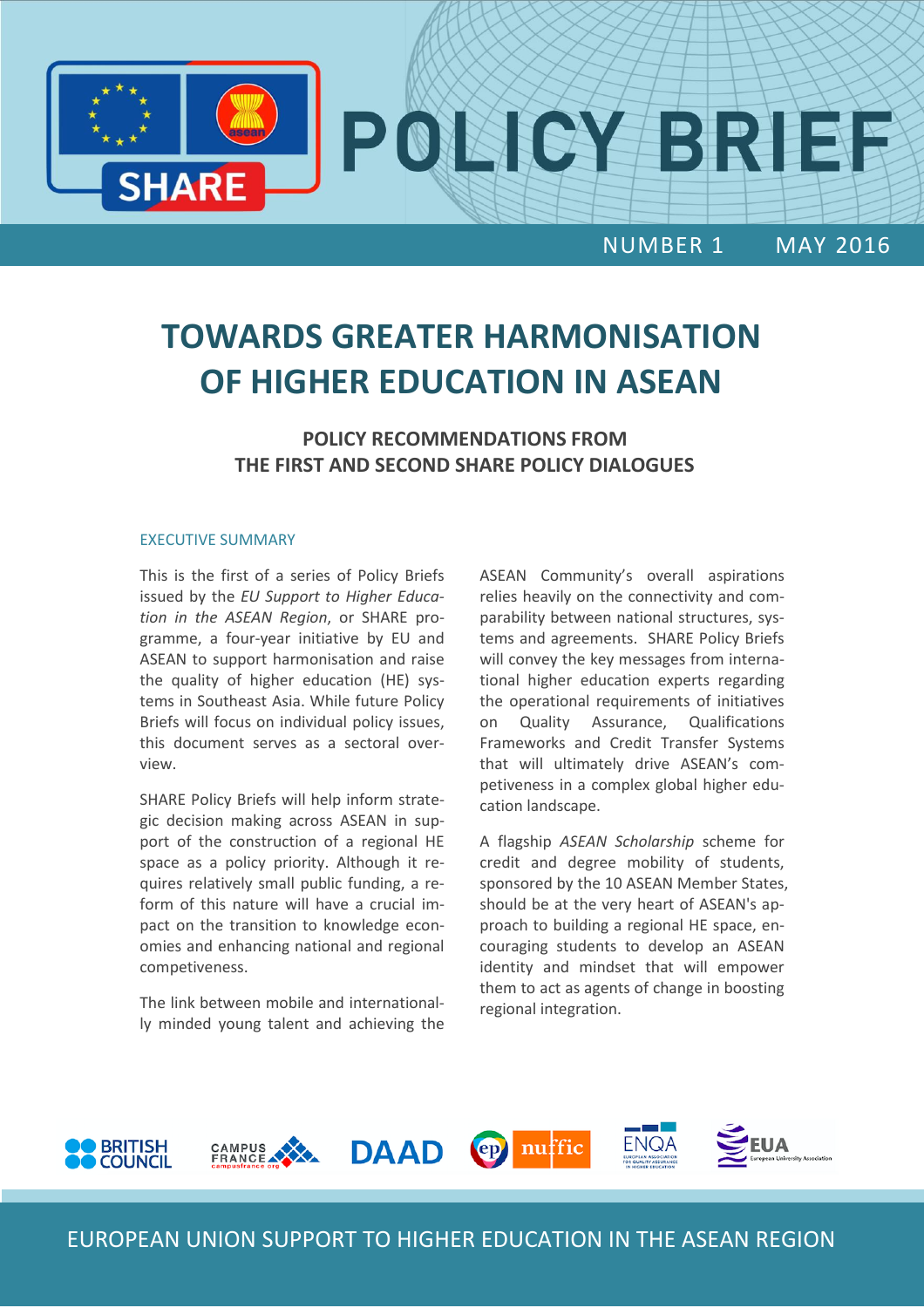SHARE POLICY BRIEF NUMBER 1 MAY 2016



### CONTEXT AND IMPORTANCE OF THE PROBLEM

Developing higher education (HE) in ASEAN has a national and a regional dimension, and ASEAN leaders recognise that education is central to the social and economic development of ASEAN Member States and ASEAN as a whole. Building modern higher education systems in the region will be central to states' transition to knowledge economies, as it will allow the young populations of ASEAN to be integrated into the rapidly evolving labour markets. If this transition is managed successfully, it will ensure further economic growth and interA well-developed regional HE space is also of great significance for the project of building an ASEAN Community because it will instil an ASEAN identity in the leaders of tomorrow and function as a catalyst in accelerating ASEAN's political, economic and socio-cultural development.

ASEAN leaders have long acknowledged the importance of building a regional higher education system, inspired by the highly successful European Higher Education Area and ERASMUS scheme and have put the necessary elements in place. Today, all elements necessary for a regional higher education system exist in Southeast Asia: a governance structure (ASEAN Summit,

national economic competitiveness.

With over 6,000 HE institutions and more than 15 million enrolled students across ten countries, the HE landscape in ASEAN is very diverse. The reliance upon sending students beyond Southeast Asia for study, prevalent amongst many ASEAN societies, entails high costs and limits the

Building modern higher education systems in the region will be central to states' transition to knowledge economies, as it will allow the young populations of ASEAN to be integrated into the rapidly evolving labour markets. If this transition is managed successfully, it will ensure further economic growth and international economic competitiveness.

ability of home HE institutions to build capacity and quality across national systems. Building a harmonised HE space in the ASEAN region will mitigate these effects and extend opportunities to a diverse student body from varied social and educational backgrounds.

In responding to this challenge of educating students with different individual motivations and talents, while taking into account rapid changes in the labour market and the need for active citizenship, policy makers across ASEAN and universities must work together to embrace student centred learning and flexible study career paths.

ASED and SOM-ED, supported by the ASEAN Secretariat), well-functioning universities in all ASEAN member states, regional university networks under AUN and SEAMEO, regional quality assurance and qualifications frameworks, regional student mobility schemes (AIMS, AUN), and a credit

transfer system (ACTS).

It is not an intended option to drive policy in a single direction to make national systems identical. The focus is to explore synergies and advise upon policy and strategy that will enhance connectivity and comparability in ASEAN Higher Education.

The Kuala Lumpur Declaration on Higher Education adopted by ASEAN Leaders in 2015 encapsulates the vision as well as the collective ambition to accelerate this process. This SHARE Policy Brief provides recommendations informed by the experiences within the European Higher Education Area, for the effective management of this process by regional and national policy makers, and university managers.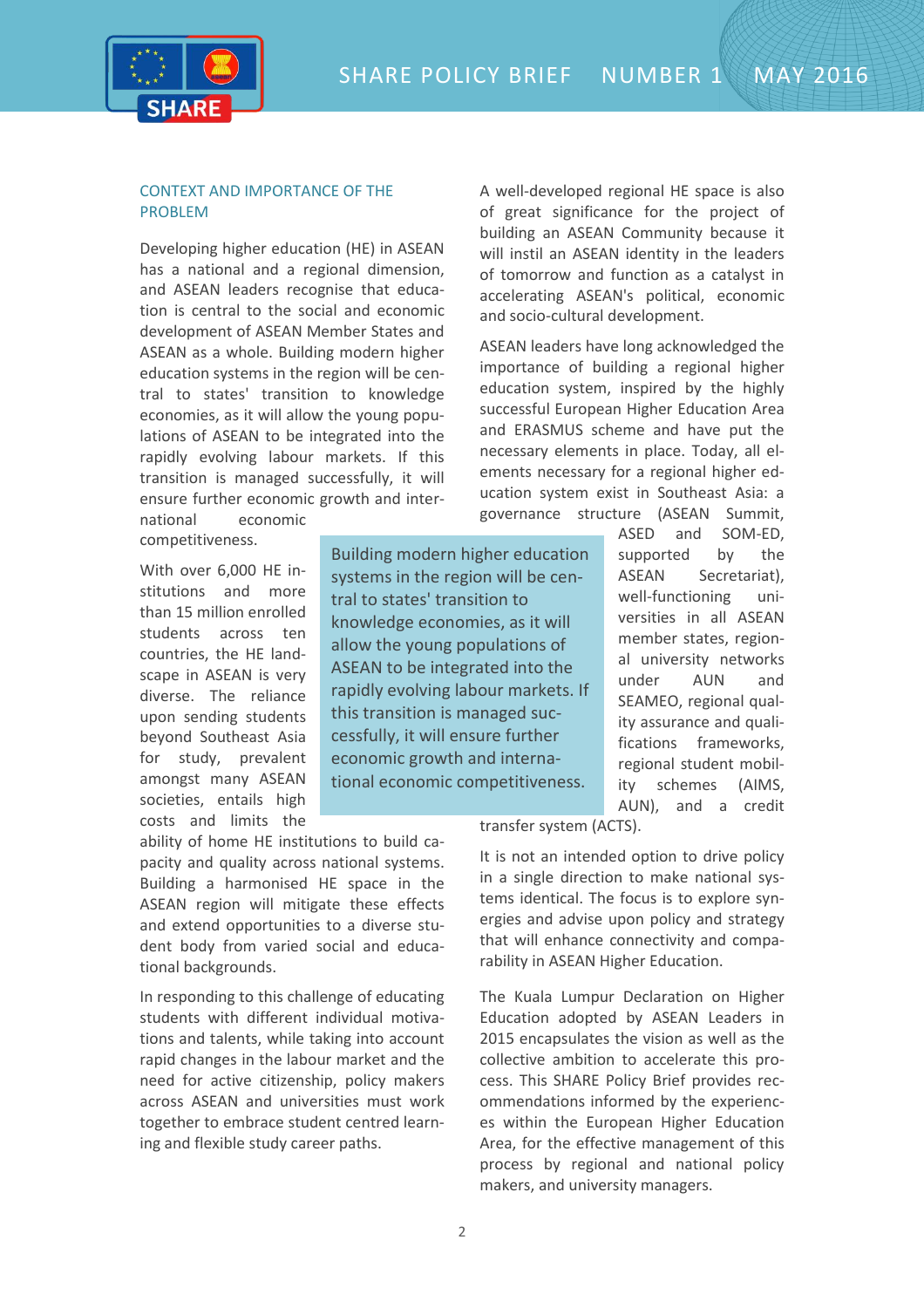SHARE POLICY BRIEF NUMBER 1 MAY 2016



POLICY RECOMMENDATIONS TO ASEAN LEADERS, ASEAN MINISTERS OF EDUCATION (ASED), AND ASEAN SENIOR OFFICIALS ON EDUCATION (SOM-ED)

1. Building a regional higher education system should be a policy priority of ASEAN Leaders, ASED and SOM-ED. The system should harmonise existing systems and frameworks while preserving the distinctive cultural specifics of national HE systems. The European Bolo-

gna Process will be a useful benchmark in this regard. All necessary elements for building an effective regional HE system in ASEAN exist, but they must be further developed, adapted to fit

the context and harnessed by political and financial commitments.

- 2. Regional consultation mechanisms should be built to include all relevant stakeholders, e.g. policy makers, universities, students and industry.
- 3. An "ASEAN Scholarship" scheme for credit and degree mobility of students, sponsored by the 10 ASEAN Member States, should be at the heart of ASEAN's approach to building a regional HE space. The "ASEAN Scholarship", for which the European ERASMUS scholarship may signpost key success indicators, could encompass existing regional scholarship schemes, thereby enhancing their profiles and effectiveness. The "ASEAN Scholarship" should have an inspirational name and should be promoted throughout the region. The "ASEAN Scholarship" will be kickstarted with SHARE support from 2016 and will require small but stable cofunding from all ASEAN Member States from 2017 onwards.
- 4. Comparability of qualifications' structures through the usage of learning outcomes will facilitate student mobility and sharing of quality standards.

Therefore, commitments to implementing robust regional quality assurance and qualifications reference frameworks should be further substantiated to encourage ASEAN member states to benchmark and align their national systems and structures. Followup mechanisms should be established in order to monitor the progress at national levels.

5. Agreement should be reached on de-

An "ASEAN Scholarship" scheme for credit and degree mobility of students, sponsored by the 10 ASEAN Member States, should be at the heart of ASEAN's approach to building a regional HE space.

veloping one regional central credit transfer system for the "ASEAN Scholarship", which shall later become compatible with systems outside the region, e.g. ECTS or ASEAN+3, to ena-

ble inter-regional connectivity.

6. The ASEAN Secretariat should be mandated to coordinate the regional HE system and administer the "ASEAN Scholarship". Working modalities between ASEAN Secretariat and SEAMEO shall be agreed upon.

## POLICY RECOMMENDATIONS TO UNIVERSITIES IN ASEAN

- 1. Build a distinctive regional outlook into the student experience and internationalisation strategy of universities, and substantially increase innerregional student mobility. Support should be provided to CLMV countries to ensure that inner-regional student mobility in ASEAN is as balanced as possible.
- 2. Further develop and share the transparency tools such as quality assurance and qualifications frameworks or credit transfer systems to enhance cooperation and exchange at regional and national levels. This will help to realise the ASEAN HE space in a deeper way  $-$  exploiting tools and frameworks at the level of universities, in turn fostering